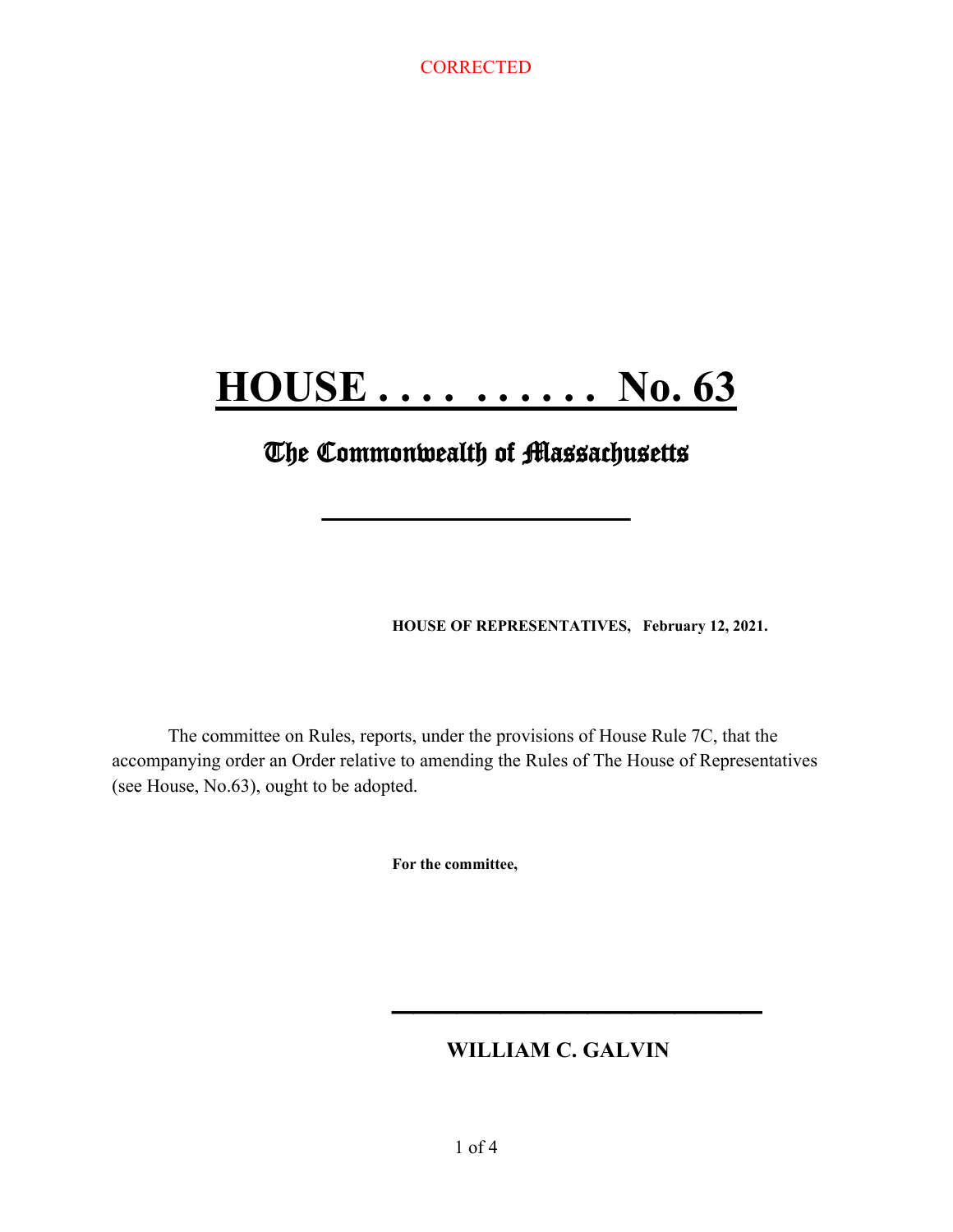## The Commonwealth of Massachusetts



*House of Representatives,* February 12, 2021.

**In the One Hundred and Ninety-Second General Court (2021-2022) \_\_\_\_\_\_\_\_\_\_\_\_\_\_\_**

**\_\_\_\_\_\_\_\_\_\_\_\_\_\_\_**

1 *Ordered,* That the Rules of the House of Representatives be amended by striking out

2 House Rule 17 and inserting in place thereof the following rule:

- 3 COMMITTEES
- 4 17. At the beginning of the first year of the two-year General Court, standing committees
- 5 shall be appointed as follows:
- 6 A committee on Rules;
- 7 (to consist of 15 members).
- 8 A committee on Ways and Means;
- 9 (to consist of 35 members).
- 10 A committee on Bills in the Third Reading;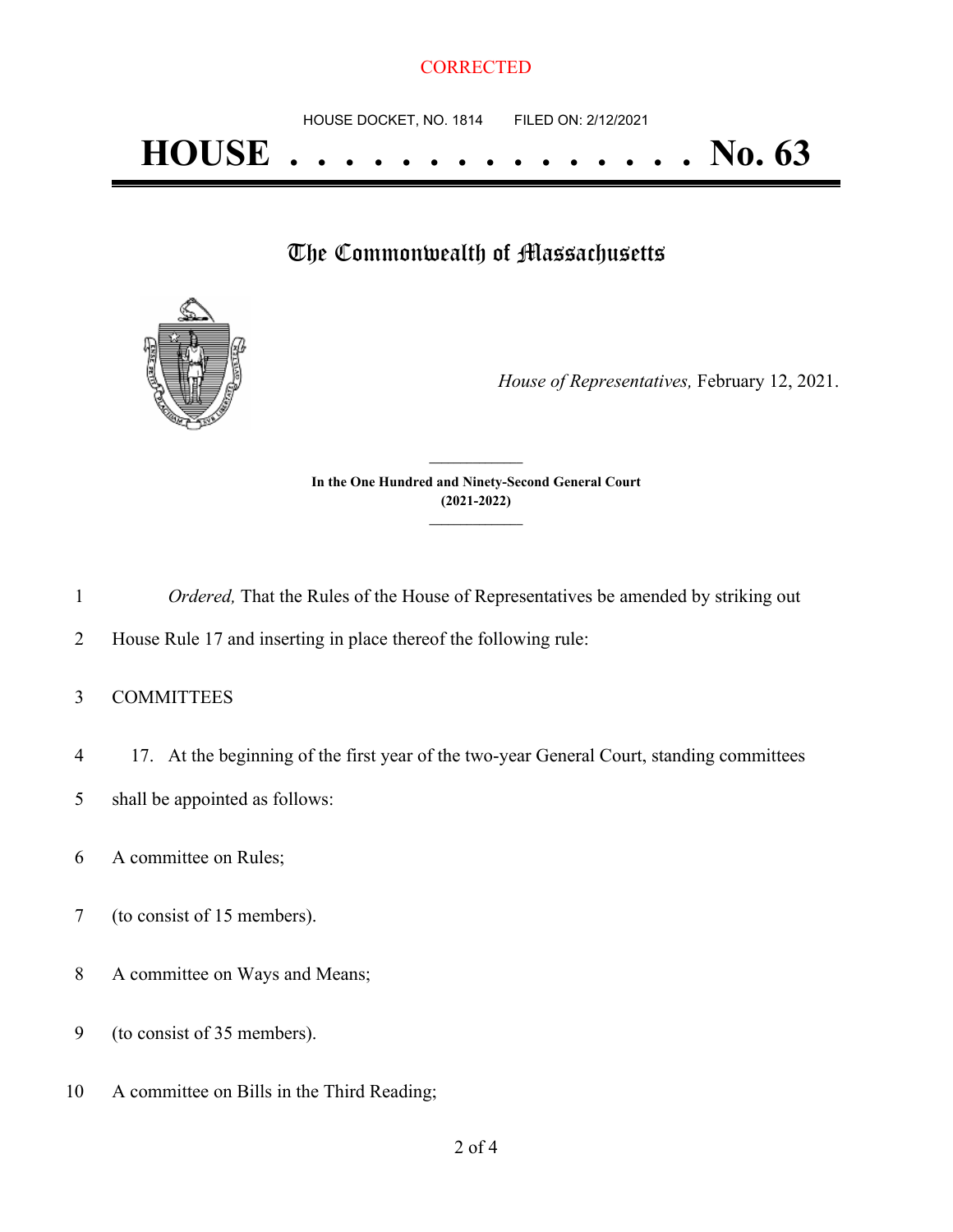- (to consist of 3 members).
- 12 A committee of each Floor Division;
- (to consist of the members of each division).
- 14 A committee on Ethics;
- (to consist of 11 members).
- A committee on Human Resources and Employee Engagement;
- (to consist of 13 members).
- A committee on Post Audit and Oversight;
- (to consist of 11 members).
- A committee on Operations, Facilities and Security;
- (to consist of 11 members).
- A committee on Steering, Policy and Scheduling;
- (to consist of 11 members).
- A committee on Bonding, Capital Expenditures and State Assets;
- (to consist of 13 members).
- A committee on Federal Stimulus and Census Oversight;
- (to consist of 11 members).